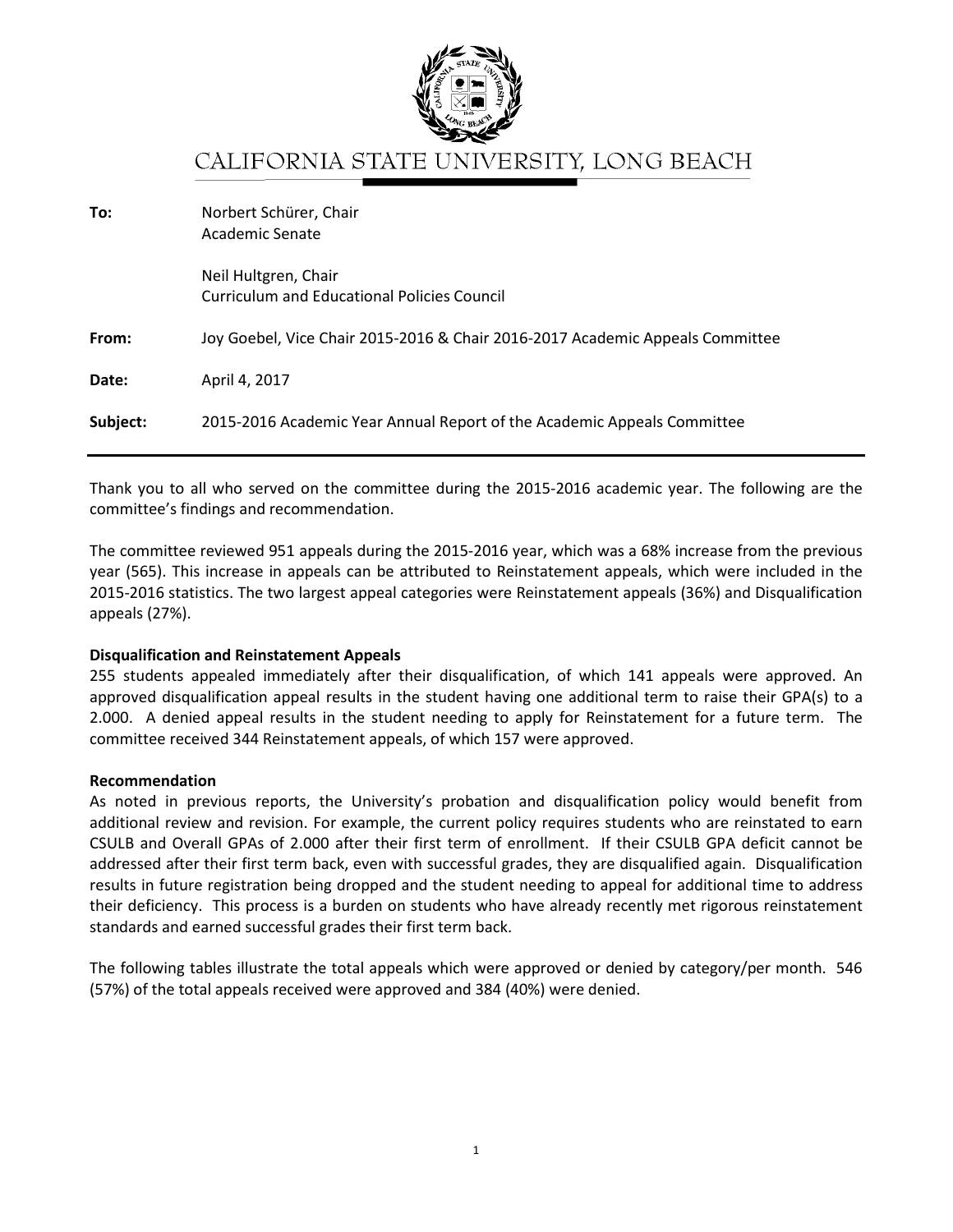

**Figure 1:** Breakdown of Appeals by Category

|                                     |                |     | Pending/        |                                |      |
|-------------------------------------|----------------|-----|-----------------|--------------------------------|------|
| Category                            | Granted Denied |     | No Action Total |                                |      |
| <u> "U" TO "W"/Records Problems</u> | 24             | 22  |                 | 50 "U" TO "W"/Records Problems | 5%   |
| Repeat/delete                       | 33             | 10  |                 | 47 Repeat/delete               | 5%   |
| <b>GE Waiver</b>                    | 13             | 4   |                 | 17 GE Waiver                   | 2%   |
| <b>GE Substitution</b>              | 142            | 34  | 10              | <b>186 GE Substitution</b>     | 20%  |
| <b>Graduation Requirement</b>       | 35             | 6   |                 | 43 Graduation Requirement      | 5%   |
| Disqualification**                  | 141            | 114 | $\overline{0}$  | 255 Disqualification**         | 27%  |
| Reinstatement                       | 157            | 187 | 0               | <b>344 Reinstatement</b>       | 36%  |
| Academic Renewal                    |                |     |                 | 9 Academic Renewal             | 1%   |
| <b>Total</b>                        | <b>546</b>     | 384 | 21              | 951 Total                      | 100% |

**Table 1:** Total appeals by category

\*\*Disqualification appeals were reviewed by a sub-committee of the Academic Appeals Committee.